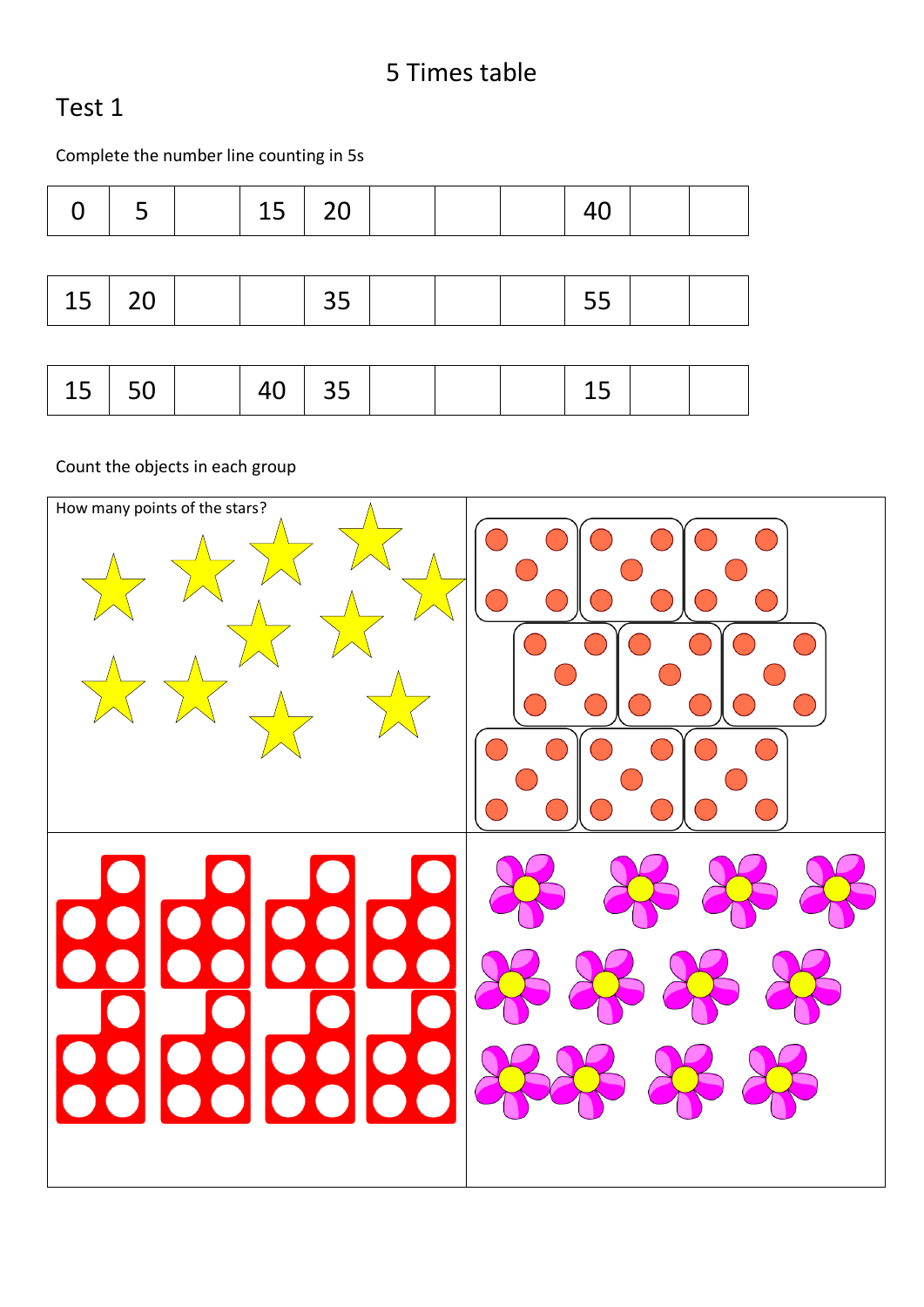| $5 \times 0 =$      |
|---------------------|
| $5 \times 1 =$      |
| $5 \times 2 =$      |
| $5 \times 3 =$      |
| $5 \times 4 =$      |
| $5 \times 5 =$      |
| $5 \times 6 =$      |
| $5 \times 7 =$      |
| $5 \times 8 =$      |
| $5x9=$              |
| $5 \times 10 =$     |
| $5 \times 11 =$     |
| $5 \times 12 =$     |
| What do you notice? |
|                     |
|                     |
|                     |
|                     |
|                     |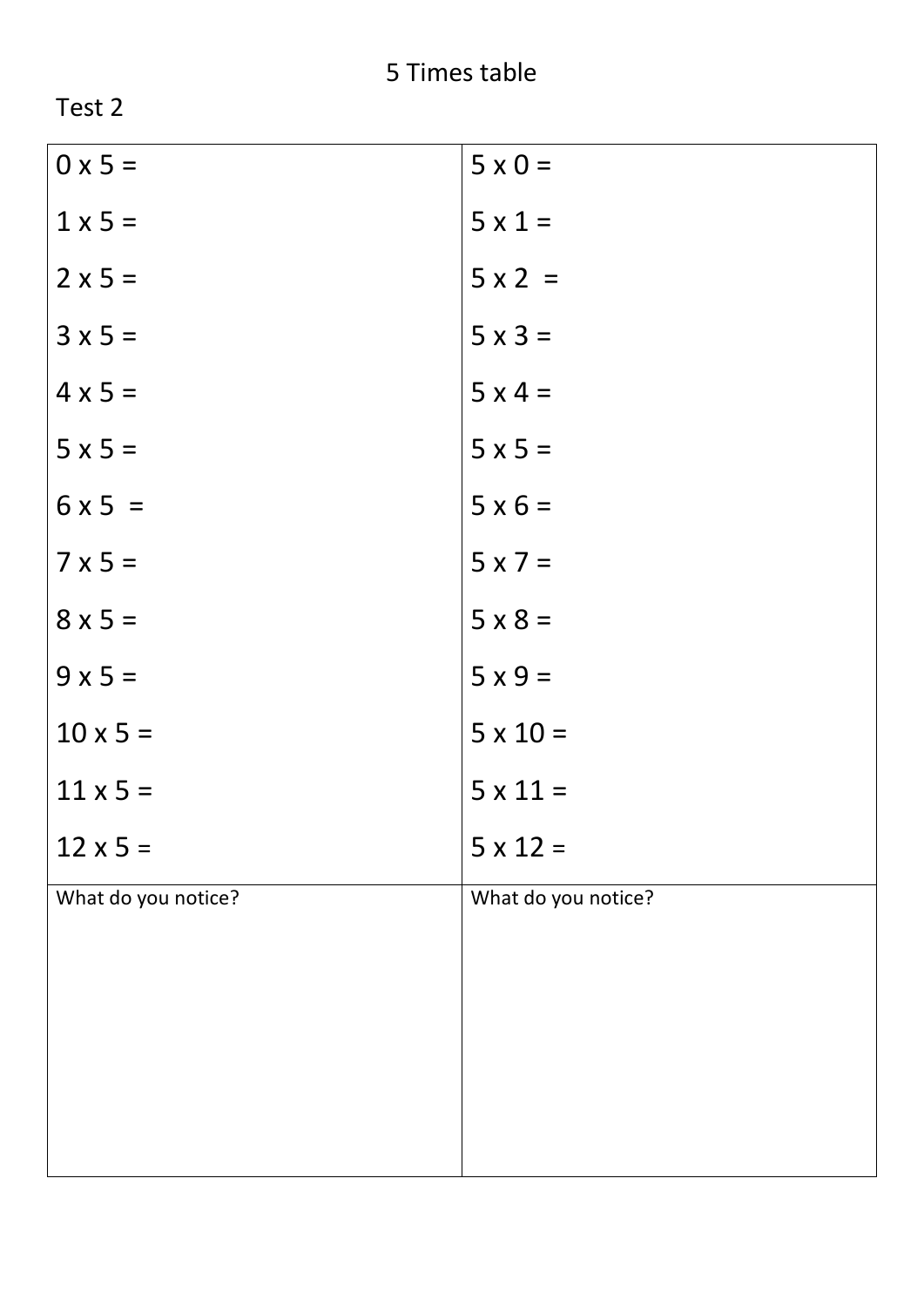| −<br>E.<br>. .<br>в<br>u |  |
|--------------------------|--|
|--------------------------|--|

| $10 \times 5 =$ | $= 5 \times 5$  |
|-----------------|-----------------|
| $1 \times 5 =$  | $= 5 \times 3$  |
| $4 \times 5 =$  | $= 5 \times 4$  |
| $9x5=$          | $= 5 \times 12$ |
| $12 \times 5 =$ | $= 5 \times 2$  |
| $8 \times 5 =$  | $= 5 \times 8$  |
| $3x5=$          | $= 5 \times 9$  |
| $2 \times 5 =$  | $= 5 \times 10$ |
| $6x5=$          | $= 5 \times 1$  |
| $7 \times 5 =$  | $= 5 \times 6$  |
| $5x5=$          | $= 5 \times 7$  |
| $11 \times 5 =$ | $= 5 \times 11$ |

| $10 \times 5 =$ | $= 5 \times 5$  |
|-----------------|-----------------|
| $1 \times 5 =$  | $= 5 \times 3$  |
| $4 \times 5 =$  | $= 5 \times 4$  |
| $9x5=$          | $= 5 \times 12$ |
| $12 \times 5 =$ | $= 5 \times 2$  |
| $8 \times 5 =$  | $= 5 \times 8$  |
| $3 × 5 =$       | $= 5 \times 9$  |
| $2 \times 5 =$  | $= 5 \times 10$ |
| $6x5=$          | $= 5 \times 1$  |
| $7 \times 5 =$  | $= 5 \times 6$  |
| $5x5=$          | $= 5 \times 7$  |
| $11 \times 5 =$ | $= 5 \times 11$ |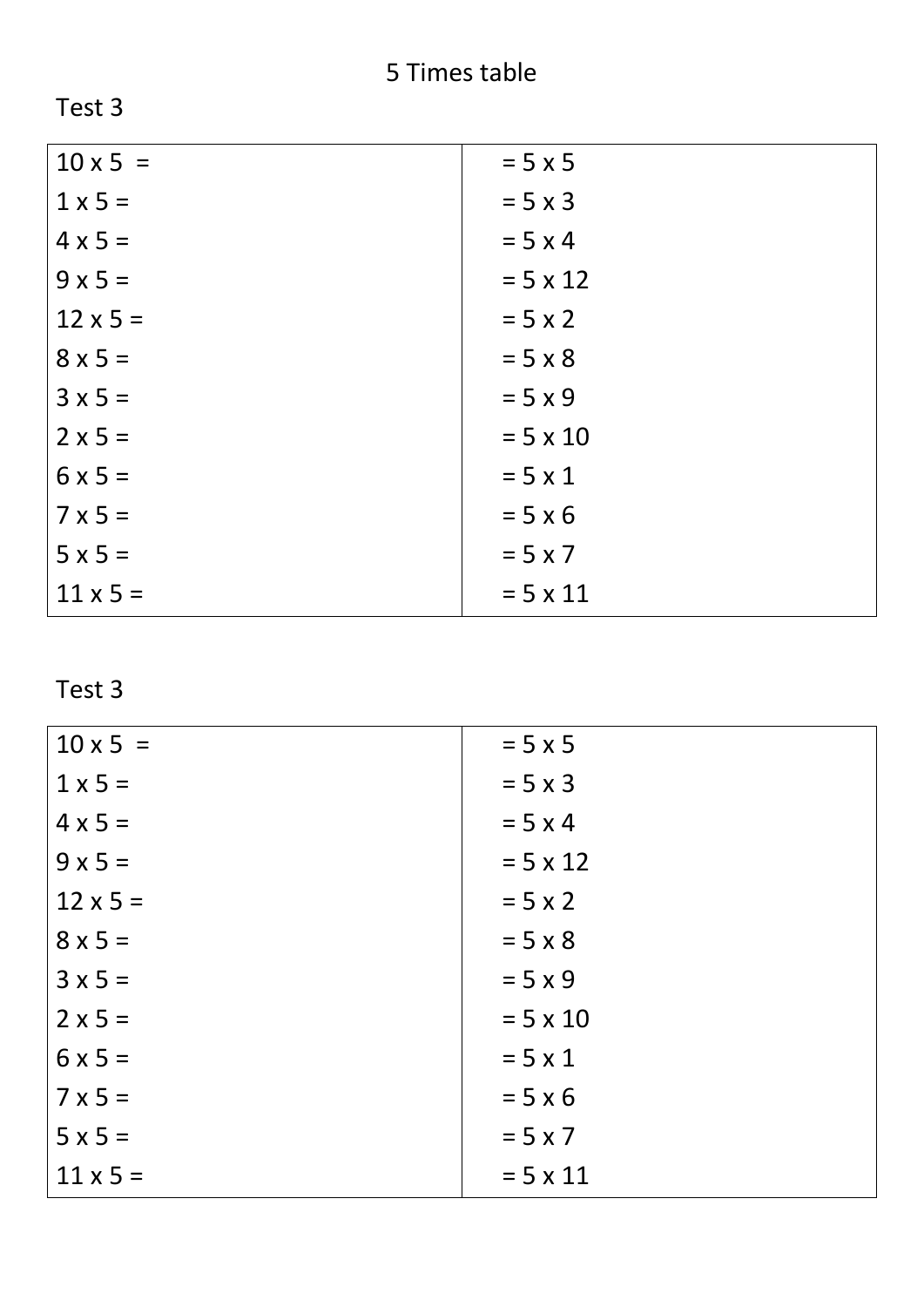| $x 5 = 50$ | $0 = x 5$      |
|------------|----------------|
| $5x = 35$  | $25 = 5x$ ____ |
| $x 5 = 15$ | $50 = x 5$     |
| $5x = 30$  | $20 = 5 x$     |
| $5x = 5$   | $45 = x 5$     |
| $x 5 = 45$ | $30 = x 5$     |
| $x 5 = 20$ | $55 = 5x$      |
| $5x = 55$  | $5 = 82$       |
| $5x = 0$   | $15 = x 5$     |
| $x 5 = 40$ | $35 = 5x$ ____ |
| $x 5 = 25$ | $60 = 5 x$     |
| $x 5 = 10$ | $10 = x 5$     |
| $5x = 60$  | $40 = 5 x$     |
|            |                |

| $x 5 = 50$ | $0 = x 5$  |
|------------|------------|
| $5x = 35$  | $25 = 5x$  |
| $x 5 = 15$ | $50 = x 5$ |
| $5x = 30$  | $20 = 5 x$ |
| $5x = 5$   | $45 = x 5$ |
| $x 5 = 45$ | $30 = x 5$ |
| $x 5 = 20$ | $55 = 5x$  |
| $5x = 55$  | $5 = x 5$  |
| $5x = 0$   | $15 = x 5$ |
| $x 5 = 40$ | $35 = 5x$  |
| $x 5 = 25$ | $60 = 5 x$ |
| $x 5 = 10$ | $10 = x 5$ |
| $5x = 60$  | $40 = 5 x$ |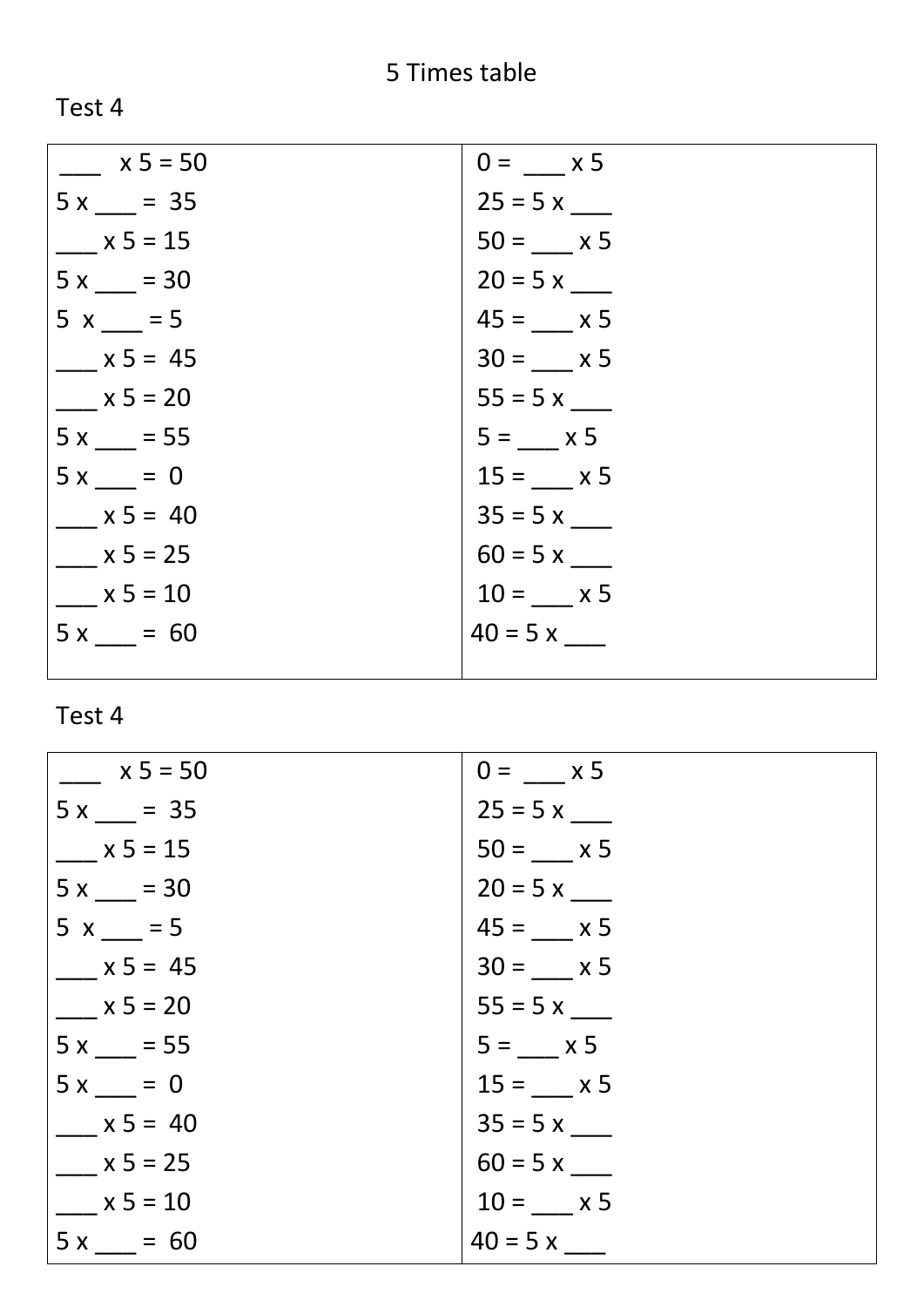| $0 \div 5 =$  | $= 0 \div 5$  |
|---------------|---------------|
| $5 \div 5 =$  | $= 5 \div 5$  |
| $10 \div 5 =$ | $= 10 \div 5$ |
| $15 \div 5 =$ | $= 15 \div 5$ |
| $20 \div 5 =$ | $= 20 \div 5$ |
| $25 \div 5 =$ | $= 25 \div 5$ |
| $30 \div 5 =$ | $= 30 \div 5$ |
| $35 \div 5 =$ | $= 35 \div 5$ |
| $40 \div 5 =$ | $= 40 \div 5$ |
| $45 \div 5 =$ | $= 45 \div 5$ |
| $50 \div 5 =$ | $= 50 \div 5$ |
| $55 \div 5 =$ | $= 55 \div 5$ |
| $60 \div 5 =$ | $= 60 \div 5$ |
|               |               |

| $0 \div 5 =$  | $= 0 \div 5$  |
|---------------|---------------|
| $5 \div 5 =$  | $= 5 \div 5$  |
| $10 \div 5 =$ | $= 10 \div 5$ |
| $15 \div 5 =$ | $= 15 \div 5$ |
| $20 \div 5 =$ | $= 20 \div 5$ |
| $25 \div 5 =$ | $= 25 \div 5$ |
| $30 \div 5 =$ | $= 30 \div 5$ |
| $35 \div 5 =$ | $= 35 \div 5$ |
| $40 \div 5 =$ | $= 40 \div 5$ |
| $45 \div 5 =$ | $= 45 \div 5$ |
| $50 \div 5 =$ | $= 50 \div 5$ |
| $55 \div 5 =$ | $= 55 \div 5$ |
| $60 \div 5 =$ | $= 60 \div 5$ |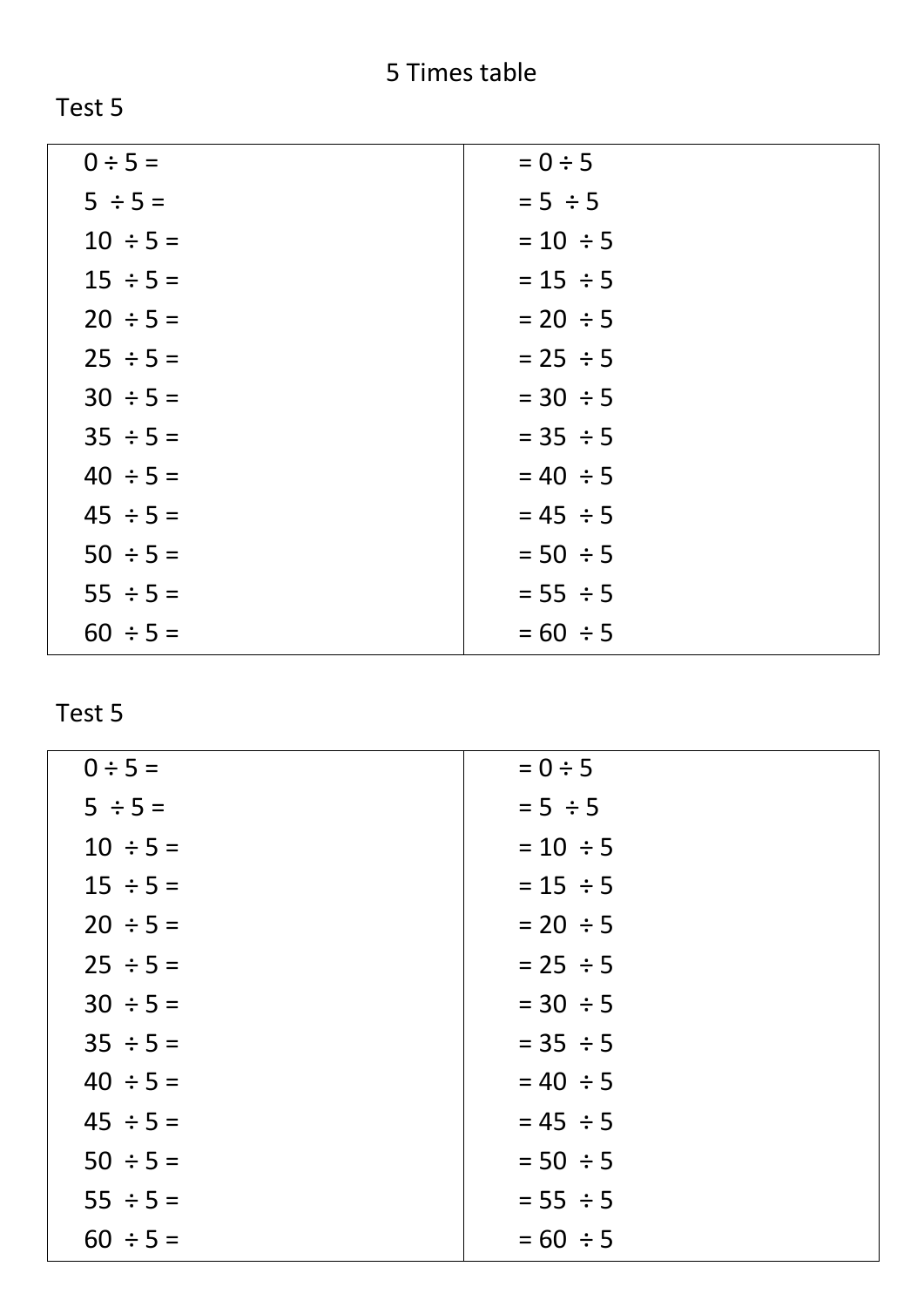| n<br>. .<br>T.<br>۱ |  |
|---------------------|--|
|---------------------|--|

| $0 \div 5 =$<br>$= 0 \div 5$<br>$10 \div 5 =$<br>$= 30 \div 5$ |  |
|----------------------------------------------------------------|--|
|                                                                |  |
|                                                                |  |
| $30 \div 5 =$<br>$= 50 \div 5$                                 |  |
| $20 \div 5 =$<br>$= 15 \div 5$                                 |  |
| $45 \div 5 =$<br>$= 55 \div 5$                                 |  |
| $= 45 \div 5$<br>$15 \div 5 =$                                 |  |
| $40 \div 5 =$<br>$= 5 \div 5$                                  |  |
| $50 \div 5 =$<br>$= 35 \div 5$                                 |  |
| $25 \div 5 =$<br>$= 20 \div 5$                                 |  |
| $= 40 \div 5$<br>$5 \div 5 =$                                  |  |
| $55 \div 5 =$<br>$= 25 \div 5$                                 |  |
| $60 \div 5 =$<br>$= 10 \div 5$                                 |  |
| $= 60 \div 5$<br>$35 \div 5 =$                                 |  |

| $0 \div 5 =$  | $= 0 \div 5$  |
|---------------|---------------|
| $10 \div 5 =$ | $= 30 \div 5$ |
| $30 \div 5 =$ | $= 50 \div 5$ |
| $20 \div 5 =$ | $= 15 \div 5$ |
| $45 \div 5 =$ | $= 55 \div 5$ |
| $15 \div 5 =$ | $= 45 \div 5$ |
| $40 \div 5 =$ | $= 5 \div 5$  |
| $50 \div 5 =$ | $= 35 \div 5$ |
| $25 \div 5 =$ | $= 20 \div 5$ |
| $5 \div 5 =$  | $= 40 \div 5$ |
| $55 \div 5 =$ | $= 25 \div 5$ |
| $60 \div 5 =$ | $= 10 \div 5$ |
| $35 \div 5 =$ | $= 60 \div 5$ |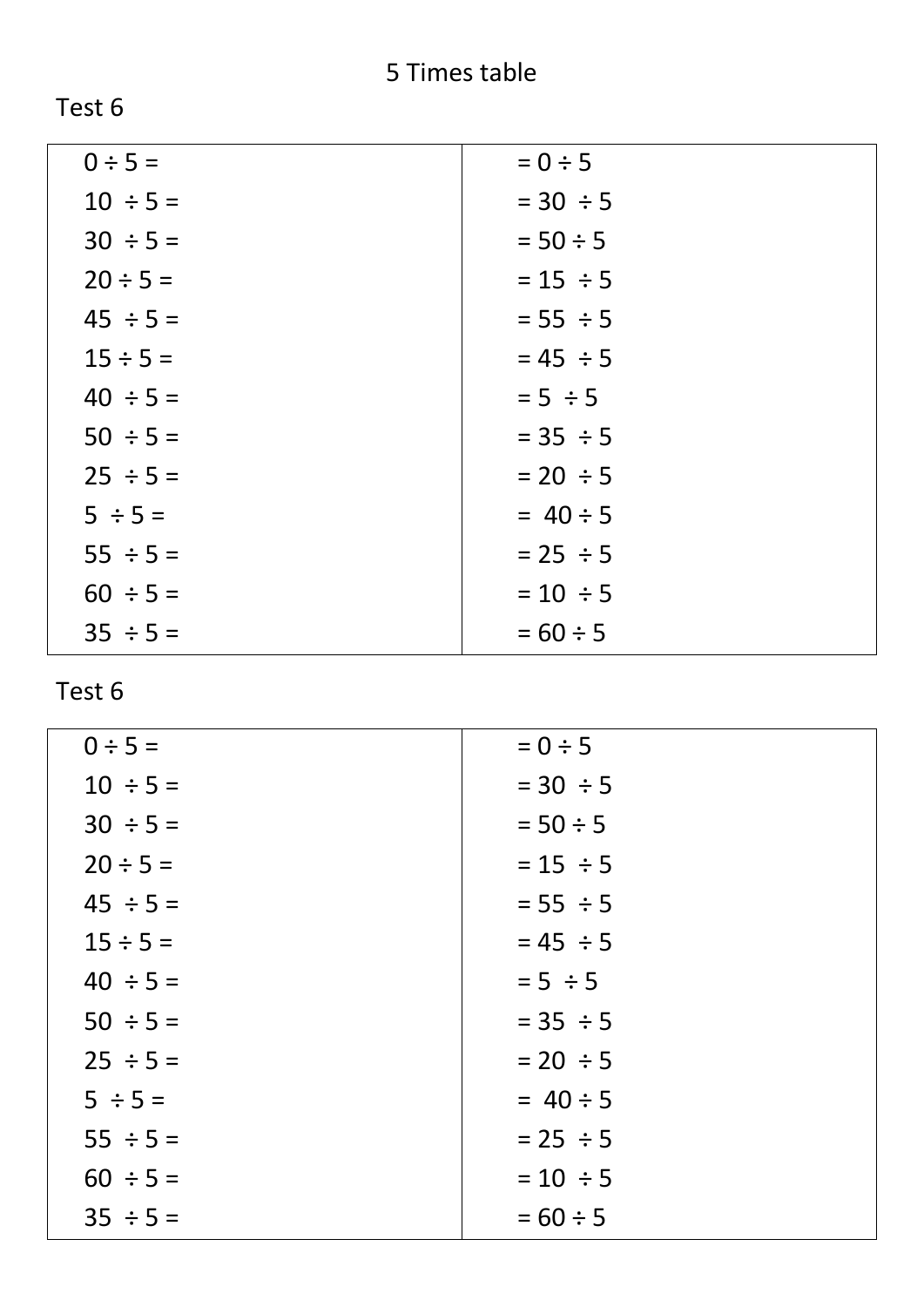### Circle the incorrect calculations

| $3 \times 5 = 15$ | $5 \times 5 = 10$ |
|-------------------|-------------------|
| $30 = 6 \times 5$ | $7 \times 5 = 35$ |
| $40 \div 5 = 8$   | $15 \div 5 = 10$  |
| $35 \div 5 = 8$   | $60 \div 5 = 12$  |

Make 4 different calculations using these numbers and symbols

| ___<br>$\overline{\phantom{a}}$ |
|---------------------------------|
|---------------------------------|

Make 4 different calculations using these numbers and symbols

| <i>- -</i> |  |  | _<br>_ |  |
|------------|--|--|--------|--|
|------------|--|--|--------|--|